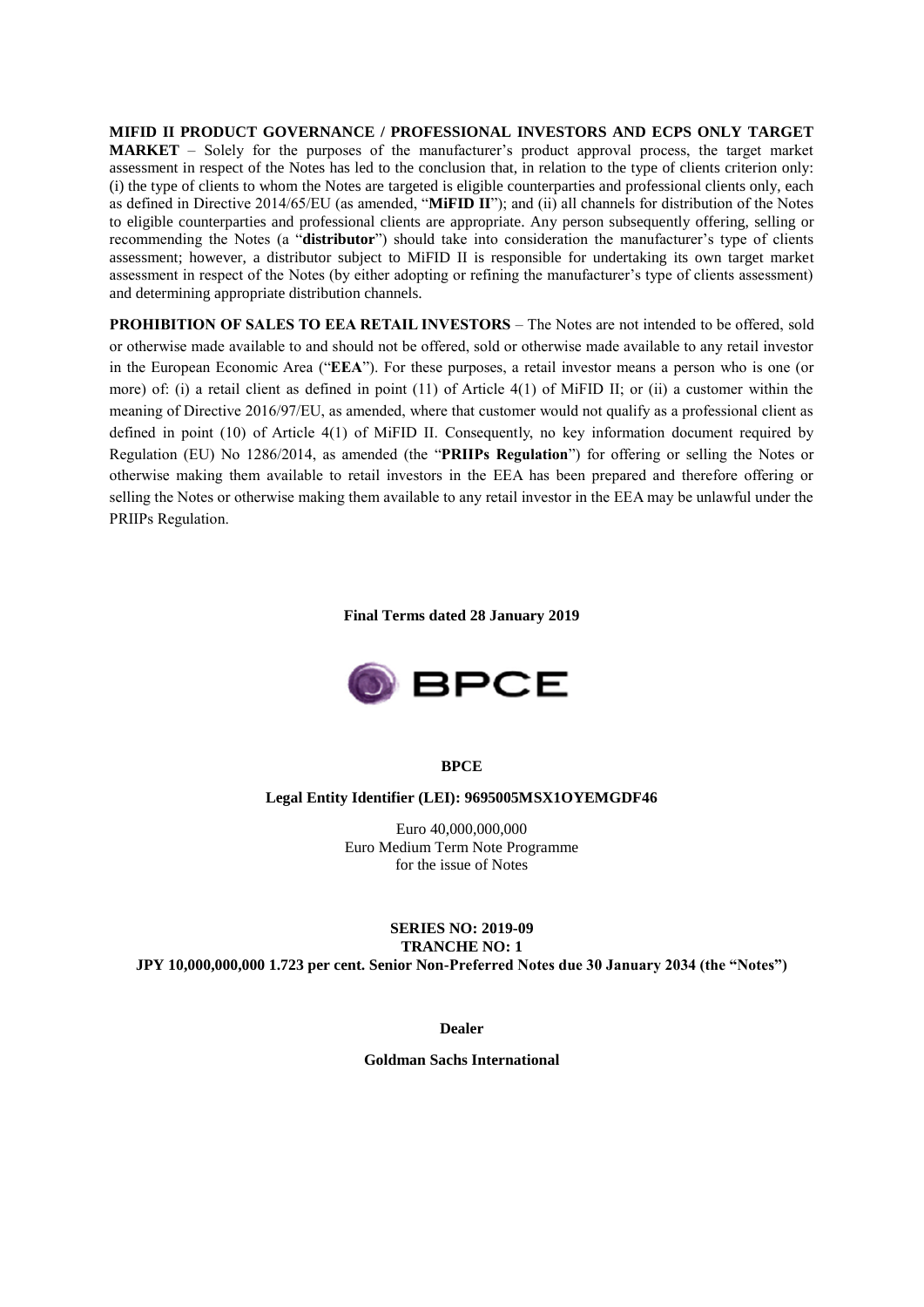### **PART A – CONTRACTUAL TERMS**

Terms used herein shall be deemed to be defined as such for the purposes of the Conditions (the "**Conditions**") set forth in the base prospectus dated 21 November 2018 which received visa n°18-528 from the *Autorité des marchés financiers* (the "**AMF**") on 21 November 2018 (the "**Base Prospectus**"), which constitutes a base prospectus for the purposes of the Prospectus Directive.

This document constitutes the Final Terms of the Notes described herein for the purposes of Article 5.4 of the Prospectus Directive and must be read in conjunction with such Base Prospectus. Full information on the Issuer and the offer of the Notes is only available on the basis of the combination of these Final Terms and the Base Prospectus. The Base Prospectus is available for viewing at the office of the Fiscal Agent or each of the Paying Agents and on the website of the AMF (www.amf france.org) and copies may be obtained from BPCE, 50 avenue Pierre Mendès France, 75013 Paris, France.

| 1.                           | Issuer:                                                                               |                                                                                               | <b>BPCE</b>                                                                                                                                                                            |  |
|------------------------------|---------------------------------------------------------------------------------------|-----------------------------------------------------------------------------------------------|----------------------------------------------------------------------------------------------------------------------------------------------------------------------------------------|--|
| 2.                           | Series Number:<br>(i)                                                                 |                                                                                               | 2019-09                                                                                                                                                                                |  |
|                              | (ii)                                                                                  | Tranche Number:                                                                               | $\mathbf{1}$                                                                                                                                                                           |  |
| 3.                           | Specified Currency or Currencies:                                                     |                                                                                               | <b>JPY</b>                                                                                                                                                                             |  |
| 4.                           | <b>Aggregate Nominal Amount:</b>                                                      |                                                                                               |                                                                                                                                                                                        |  |
|                              | (i)                                                                                   | Series:                                                                                       | JPY 10,000,000,000                                                                                                                                                                     |  |
|                              | (ii)                                                                                  | Tranche:                                                                                      | JPY 10,000,000,000                                                                                                                                                                     |  |
| 5.                           | <b>Issue Price:</b>                                                                   |                                                                                               | 100 per cent. of the Aggregate Nominal Amount                                                                                                                                          |  |
| 6.                           | Specified Denomination(s):                                                            |                                                                                               | JPY 500,000,000                                                                                                                                                                        |  |
| 7.                           | Issue Date:<br>(i)<br><b>Issue Date</b><br><b>Interest Commencement Date:</b><br>(ii) |                                                                                               | 30 January 2019                                                                                                                                                                        |  |
|                              |                                                                                       |                                                                                               |                                                                                                                                                                                        |  |
| <b>Interest Basis:</b><br>8. |                                                                                       |                                                                                               | 1.723 per cent. Fixed Rate                                                                                                                                                             |  |
|                              |                                                                                       |                                                                                               | (further particulars specified below)                                                                                                                                                  |  |
| 9.                           | <b>Maturity Date:</b>                                                                 |                                                                                               | 30 January 2034                                                                                                                                                                        |  |
| 10.                          | Redemption Basis:                                                                     |                                                                                               | Subject to any purchase and cancellation or early<br>redemption, the Notes will be redeemed on the Maturity<br>Date at 100 per cent. of their nominal amount                           |  |
| 11.                          | Change of Interest Basis:                                                             |                                                                                               | Not Applicable                                                                                                                                                                         |  |
| 12.                          | Put/Call Options:                                                                     |                                                                                               | Not Applicable                                                                                                                                                                         |  |
| 13.                          | (i)                                                                                   | Status of the Notes:                                                                          | Senior Non-Preferred Notes                                                                                                                                                             |  |
|                              |                                                                                       |                                                                                               |                                                                                                                                                                                        |  |
|                              | (ii)                                                                                  | Dates<br>of<br>the<br>corporate<br>authorisations<br>for<br>issuance<br>of<br>Notes obtained: | Decisions of the <i>Directoire</i> of the Issuer dated 9 April 2018<br>and 16 July 2018 and decision of Jean-Philippe Berthaut,<br>Responsable Emissions Groupe, dated 22 January 2019 |  |
|                              |                                                                                       |                                                                                               |                                                                                                                                                                                        |  |

#### **PROVISIONS RELATING TO INTEREST (IF ANY) PAYABLE**

| 14. | <b>Fixed Rate Note Provisions:</b> |                        | Applicable                                               |  |
|-----|------------------------------------|------------------------|----------------------------------------------------------|--|
|     |                                    | Rate[(s)] of Interest: | 1.723 per cent. Semi Annually, payable in arrear on each |  |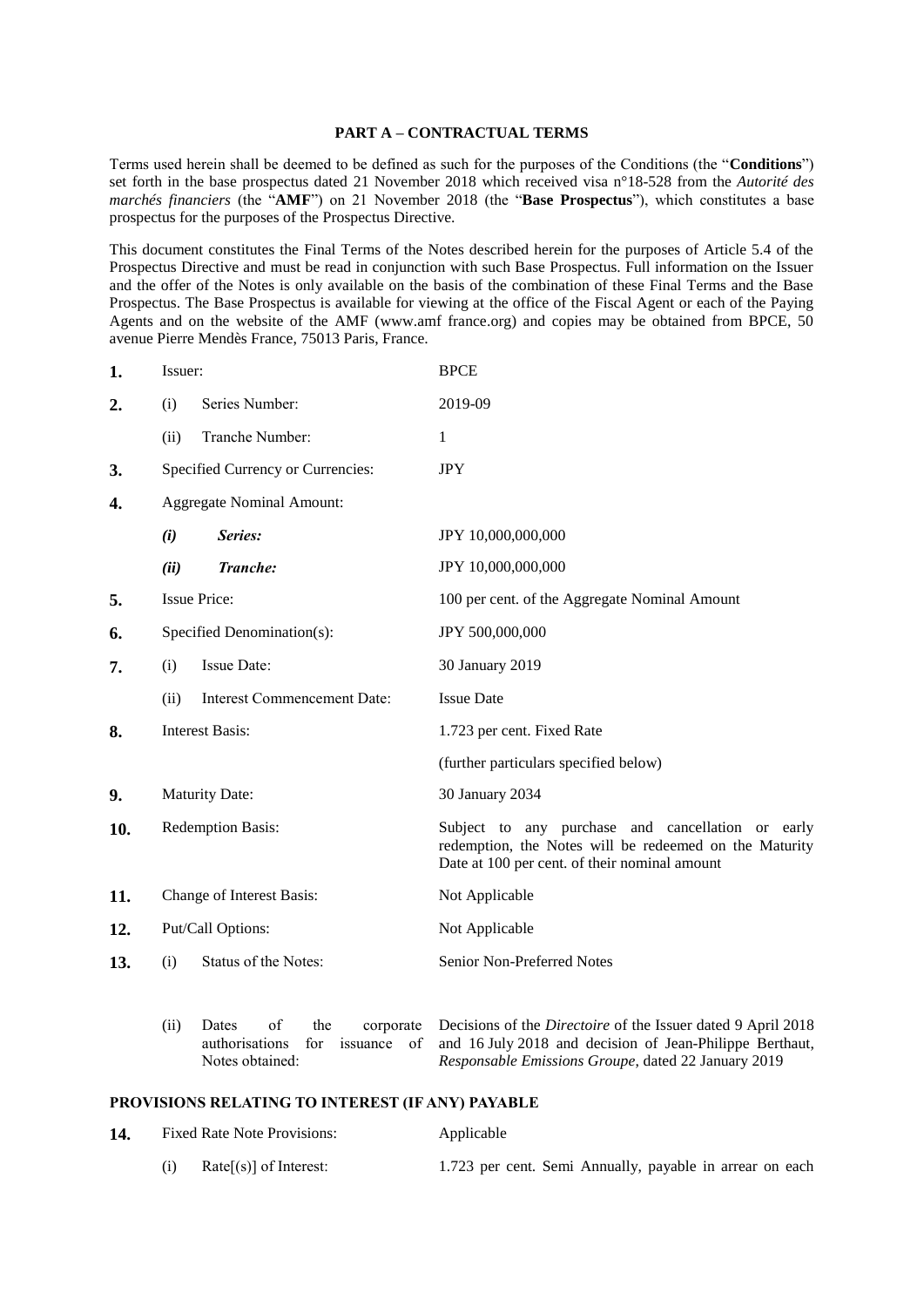Interest Payment Date

|                                   | Interest Payment Date(s):<br>(ii)               |                                      | 30 January and 30 July each year, commencing on the 30<br>July 2019 up to and including the Maturity Date |  |
|-----------------------------------|-------------------------------------------------|--------------------------------------|-----------------------------------------------------------------------------------------------------------|--|
|                                   | (iii)                                           | Fixed Coupon Amount:                 | JPY 4,307,500 per Note of JPY 500,000,000 Specified<br>Denomination                                       |  |
|                                   | Broken Amount(s):<br>(iv)                       |                                      | Not Applicable                                                                                            |  |
|                                   | Day Count Fraction:<br>30/360 Unadjusted<br>(v) |                                      |                                                                                                           |  |
|                                   | (vi)                                            | <b>Determination Dates:</b>          | 30 January and 30 July each year                                                                          |  |
|                                   |                                                 | (vii) Payments on Non-Business Days: | As per the Conditions                                                                                     |  |
| 15.                               | Floating Rate Note Provisions:                  |                                      | Not Applicable                                                                                            |  |
| 16.                               | Zero Coupon Note Provisions:                    |                                      | Not Applicable                                                                                            |  |
| 17.                               | Inflation Linked Interest Note Provisions       |                                      | Not Applicable                                                                                            |  |
| PROVISIONS RELATING TO REDEMPTION |                                                 |                                      |                                                                                                           |  |
| 18.                               | Call Option:                                    |                                      | Not Applicable                                                                                            |  |

- **19.** Put Option: Not Applicable
- **20.** MREL/TLAC Disqualification Event Applicable Call Option:
- **21.** Final Redemption Amount of each Note: JPY 500,000,000 per Note of JPY 500,000,000 Specified Denomination
- **22.** Inflation Linked Notes Provisions relating to the Final Redemption Amount: Not Applicable
- **23.** Early Redemption Amount:
	- each Senior Note payable on redemption upon the occurrence of an MREL/TLAC Disqualification Event (Condition  $6(g)$ ), if applicable, a Withholding Tax Event (Condition  $6(i)(i)$ ), a Gross Up Event (Condition  $6(i)(ii)$ ) or for Illegality (Condition 6(l)):
	- (ii) Early Redemption Amount(s) of Not Applicable each Subordinated Note payable on redemption upon the occurrence of a Capital Event (Condition  $6(h)$ ), a Withholding Tax Event (Condition 6(i)(i)), a Gross-Up Event (Condition  $6(i)(ii)$ ) or a Tax Deductibility Event (Condition 6(i)(iii)):
	- (iii) Redemption for taxation reasons Yespermitted on days others than Interest Payment Dates (Condition

(i) Early Redemption Amount(s) of JPY 500,000,000 per Note of JPY 500,000,000 Specified Denomination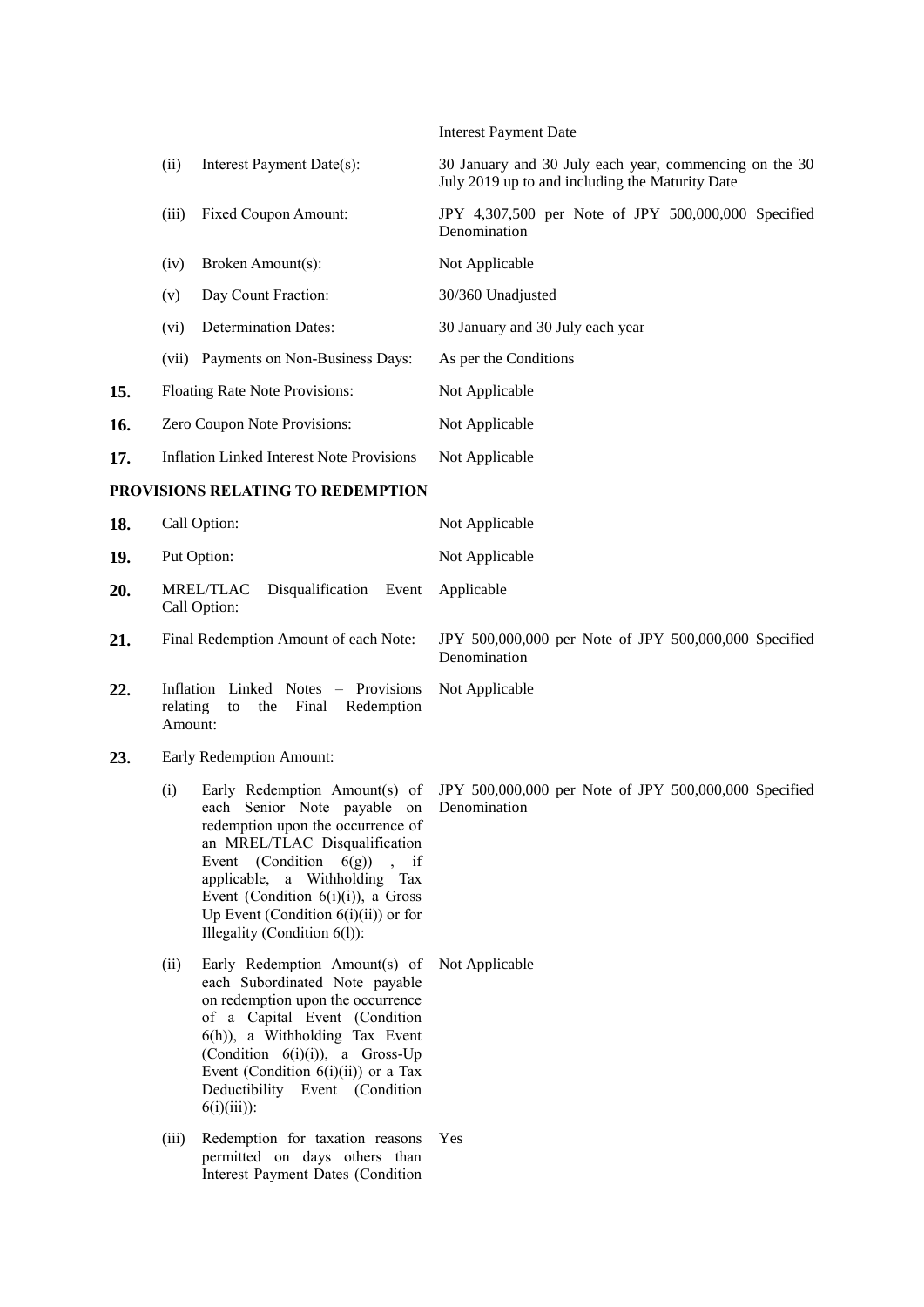6(i)):

(iv) Unmatured Coupons to become void upon early redemption (Materialised Bearer Notes only) (Condition 7(f)): Not Applicable

# **GENERAL PROVISIONS APPLICABLE TO THE NOTES**

| 24. | Form of Notes: |                               | <b>Dematerialised Notes</b> |  |
|-----|----------------|-------------------------------|-----------------------------|--|
|     | (i)            | Form of Dematerialised Notes: | Bearer form (au porteur)    |  |
|     | (i)            | Registration Agent:           | Not Applicable              |  |
|     | (iii)          | Temporary Global Certificate: | Not Applicable              |  |
|     | (iv)           | Applicable TEFRA exemption:   | Not Applicable              |  |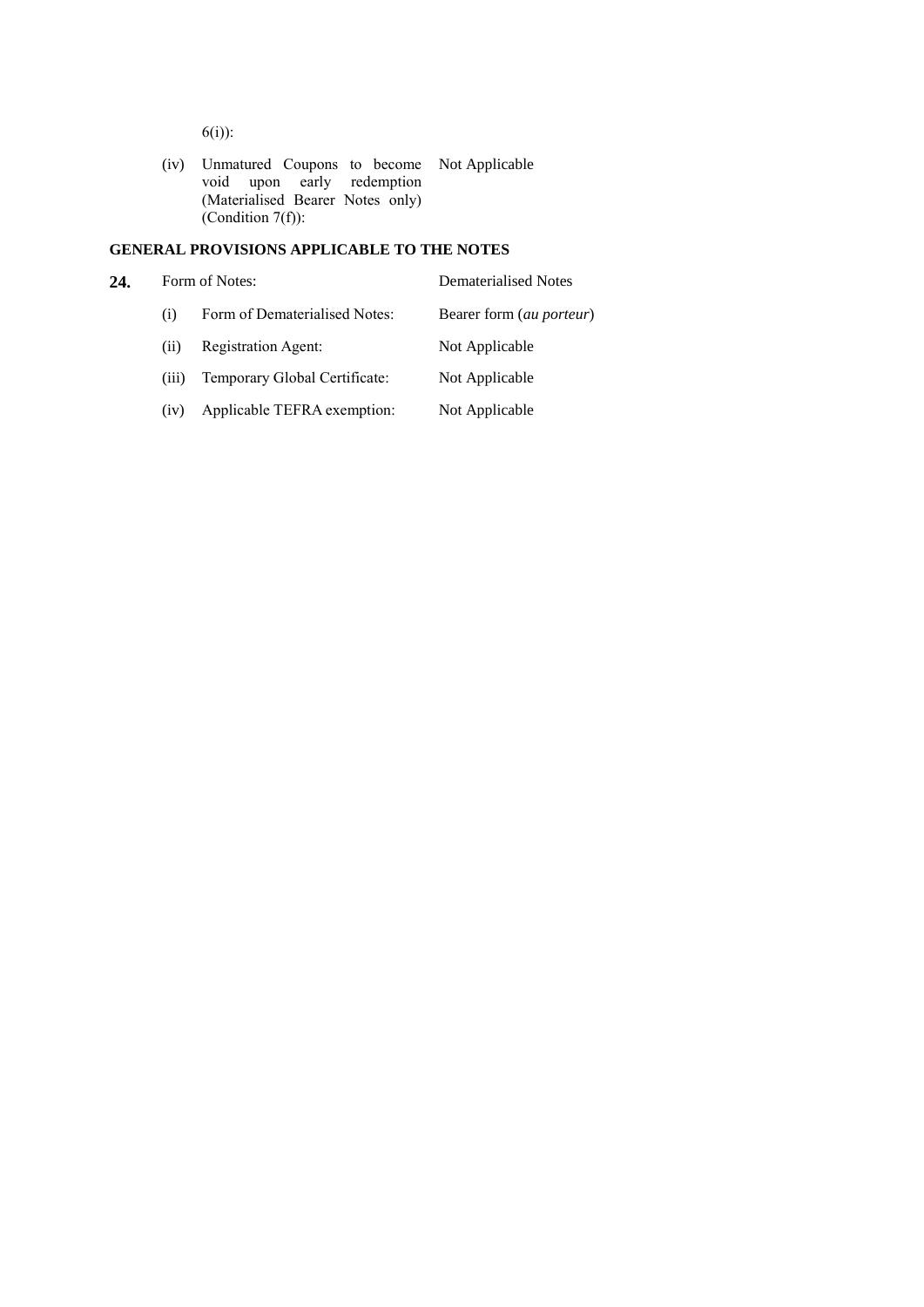| 25. | Financial Centre(s):                                                                                                    | TARGET 2, Tokyo and London.                                                             |
|-----|-------------------------------------------------------------------------------------------------------------------------|-----------------------------------------------------------------------------------------|
| 26. | Talons for future Coupons or Receipts to<br>be attached to Definitive Notes (and<br>dates on which such Talons mature): | Not Applicable                                                                          |
| 27. | Details relating to Instalment Notes:<br>amount of each instalment, date on which<br>each payment is to be made:        | Not Applicable                                                                          |
| 28. | Redenomination provisions:                                                                                              | Not Applicable                                                                          |
| 29. | Purchase in accordance with applicable<br>French laws and regulations:                                                  | Applicable                                                                              |
| 30. | Consolidation provisions:                                                                                               | Not Applicable                                                                          |
| 31. | Events of Default for Senior Preferred<br>Notes (Condition 9(a)):                                                       | Not Applicable                                                                          |
| 32. | Meeting<br>Provisions<br>and<br>Voting                                                                                  | Contractual Masse shall apply                                                           |
|     | (Condition 11):                                                                                                         | Name and address of the Representative:                                                 |
|     |                                                                                                                         | MCM AVOCAT, Selarl d'avocats interbarreaux inscrite au<br>Barreau de Paris              |
|     |                                                                                                                         | 10, rue de Sèze                                                                         |
|     |                                                                                                                         | 75009 Paris                                                                             |
|     |                                                                                                                         | France                                                                                  |
|     |                                                                                                                         | Represented by Maître Antoine Lachenaud, Co gérant -<br>associé                         |
|     |                                                                                                                         | Name and address of the alternate Representative:                                       |
|     |                                                                                                                         | Maître Philippe Maisonneuve                                                             |
|     |                                                                                                                         | Avocat                                                                                  |
|     |                                                                                                                         | 10, rue de Sèze                                                                         |
|     |                                                                                                                         | 75009 Paris                                                                             |
|     |                                                                                                                         | France                                                                                  |
|     |                                                                                                                         | The Representative will receive a remuneration of EUR<br>2,000 (excluding VAT) per year |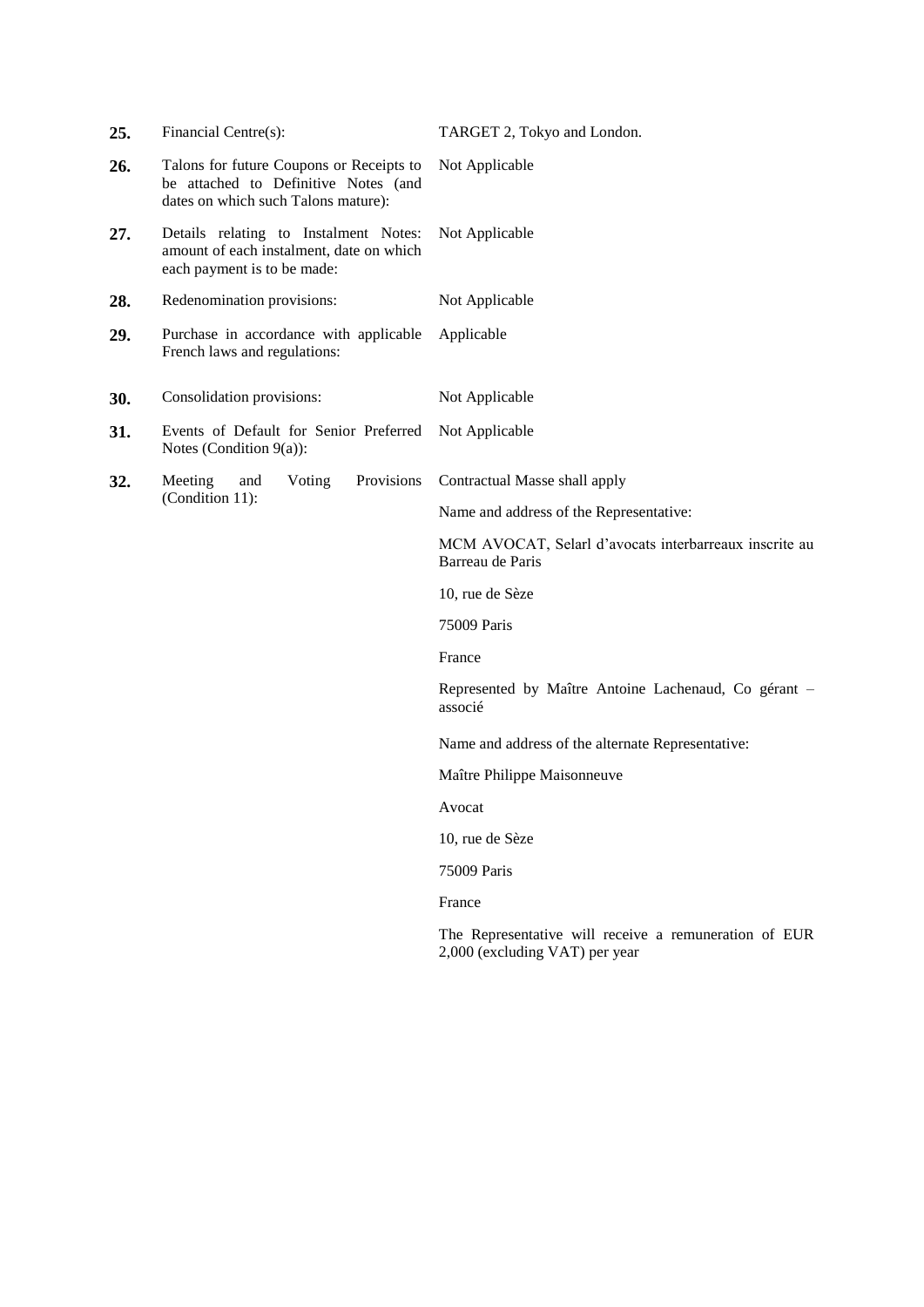## **RESPONSIBILITY**

The Issuer accepts responsibility for the information contained in these Final Terms.

Signed on behalf of BPCE

Duly represented by: Jean-Philippe Berthaut, *Responsable Emissions Groupe*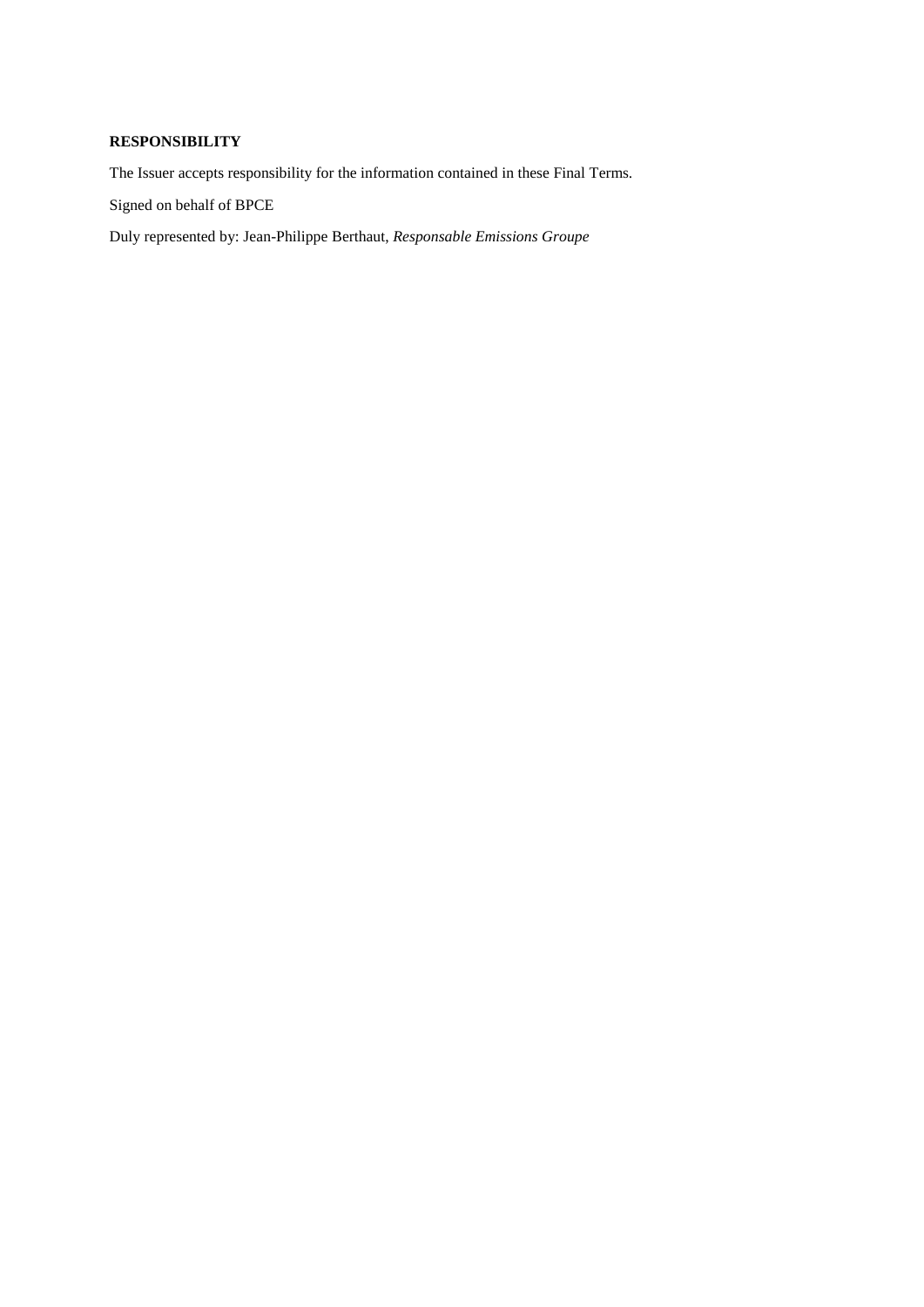### **PART B – OTHER INFORMATION**

## **1. LISTING AND ADMISSION TO TRADING**

|    | (i)            | Listing and Admission to trading:                                                              | Application has been made by the Issuer (or on its<br>behalf) for the Notes to be listed and admitted to<br>trading on Euronext Paris with effect from the Issue<br>Date |
|----|----------------|------------------------------------------------------------------------------------------------|--------------------------------------------------------------------------------------------------------------------------------------------------------------------------|
|    | (11)           | Estimate of total expenses related to EUR 10,700 (including AMF fees)<br>admission to trading: |                                                                                                                                                                          |
| 2. | <b>RATINGS</b> |                                                                                                |                                                                                                                                                                          |
|    | Ratings:       |                                                                                                | The Notes to be issued have been rated:                                                                                                                                  |
|    |                |                                                                                                |                                                                                                                                                                          |

S & P: A-

Moody's: Baa2

Fitch: A+

Each of S&P Moody's and Fitch are established in the European Union and registered under Regulation (EC) No 1060/2009 as amended.

## **3. INTERESTS OF NATURAL AND LEGAL PERSONS INVOLVED IN THE [ISSUE]**

"Save as discussed in "Subscription and Sale", so far as the Issuer is aware, no person involved in the offer of the Notes has an interest material to the offer

## **4. YIELD**

Indication of yield: 1.723 per cent. *per annum*

The yield is calculated at the Issue Date on the basis of the Issue Price. It is not an indication of future yield.

## **5. OPERATIONAL INFORMATION**

| ISIN:                                                                                                                          | FR0013398971             |
|--------------------------------------------------------------------------------------------------------------------------------|--------------------------|
| Common Code:                                                                                                                   | 194271336                |
| Depositaries:                                                                                                                  |                          |
| Euroclear France to act as Central Yes<br>(i)<br>Depositary:                                                                   |                          |
| Common Depositary for Euroclear and No<br>(ii)<br>Clearstream:                                                                 |                          |
| Any clearing system(s) other than Euroclear Not Applicable<br>and Clearstream and the relevant identification<br>$number(s)$ : |                          |
| Delivery:                                                                                                                      | Delivery free of payment |
| Names and addresses of additional Paying                                                                                       | Not Applicable           |